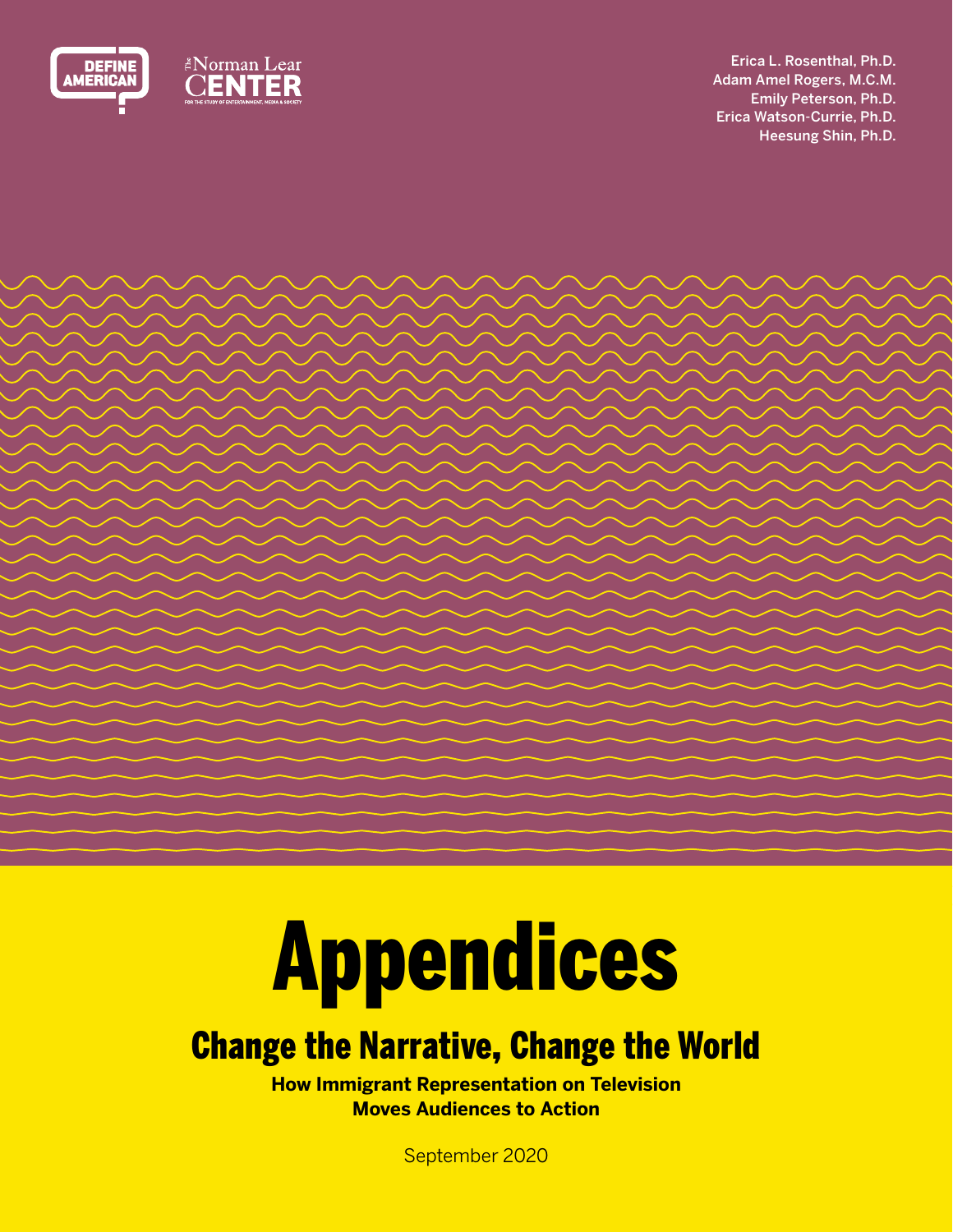### APPENDIX A: SURVEY

# Shows with Regular/Recurring Immigrant Characters

*How often did you watch each of the following shows in the 2018-2019 season?* (20 total)

| <b>Better Call Saul</b> | The Big Bang Theory     |
|-------------------------|-------------------------|
| Blindspot               | <b>Broad City</b>       |
| <b>Bull</b>             | Dear White People       |
| Fresh off the Boat      | Jane the Virgin         |
| Madam Secretary         | Modern Family           |
| One Day at a Time       | Orange Is the New Black |
| Queen of the South      | Ramy                    |
| Roswell, New Mexico     | Shameless               |
| Superstore              | The Bold Type           |
| The Good Place          | The Resident            |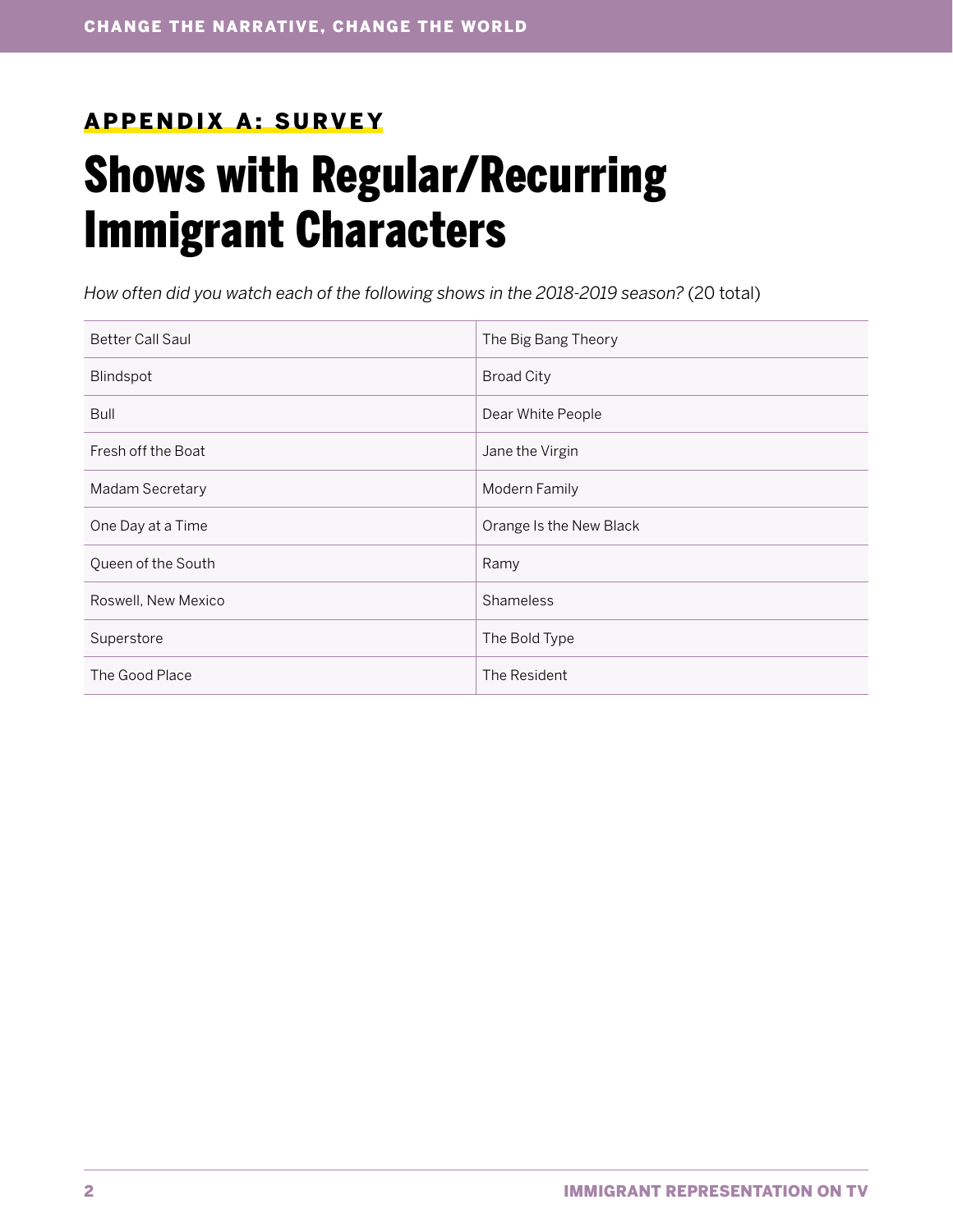# APPENDIX B: SURVEY

# Immigration Storylines

*Do you recall seeing any of the following immigration-related TV storylines?* (13 total) *Note: check all that apply.*

| $\Box$ Roswell, New Mexico (The CW) - Arturo is revealed<br>as undocumented, which impacts his hospital stay<br>and his ability to call the police before he explores<br>citizenship options.                                                                                                                             | $\Box$ Bob Hearts Abishola (CBS) $-$ After coming to<br>America from Nigeria to find a better life for herself<br>and her son Dele, Abishola lives in a small apartment<br>with her super-protective relatives, Auntie Olu and<br>Uncle Tunde. |
|---------------------------------------------------------------------------------------------------------------------------------------------------------------------------------------------------------------------------------------------------------------------------------------------------------------------------|------------------------------------------------------------------------------------------------------------------------------------------------------------------------------------------------------------------------------------------------|
| $\Box$ Star (Fox) – Simone's husband is undocumented,<br>so he's moved to Gainesville, a city with temporary<br>sanctuary. Mateo says, "It's up to U.S. cities to<br>push back on ICE to protect low-priority, nonviolent<br>immigrants from deportation." They are hopeful that<br>Atlanta will become a sanctuary city. | $\Box$ Designated Survivor (Netflix) $-$ A dying Guatemalan<br>child in a Texas hospital brings immigration to the<br>fore.                                                                                                                    |
| $\Box$ Broad City (Comedy Central) $-$ Jaime reveals that he<br>became a hoarder when he was applying to become a<br>U.S. citizen.                                                                                                                                                                                        | $\Box$ Bull (CBS) $-$ Gabriel is detained by ICE and Bull<br>explores ways to get him out including a green card<br>marriage before they agree to a voluntary deportation<br>so he can apply for political asylum.                             |
| $\Box$ For the People (ABC) $-$ A seven-year-old boy is<br>separated from his family when his father is detained<br>by ICE.                                                                                                                                                                                               | $\Box$ How to Get Away With Murder (ABC) — Annalise<br>defends a Muslim woman who faces deportation after<br>allegedly murdering her wife.                                                                                                     |
| $\Box$ Law & Order: SVU (NBC) - Olivia Benson arrests an<br>immigration officer for kidnapping after he separates<br>a young girl from her family and transports her across<br>state lines to an immigrant detention center.                                                                                              | $\Box$ The Conners (ABC) – Immigration officers catch<br>Emilio during a random check at the restaurant.                                                                                                                                       |
| $\Box$ Madam Secretary (CBS) $-$ Elizabeth tours an<br>immigrant detention center and goes head to<br>head with a U.S. Governor over the state's new<br>policy of separating unauthorized immigrants<br>from their children.                                                                                              | $\Box$ Orange Is the New Black (Netflix) – Inmates<br>from the main prison are brought into the<br>immigrant detention center to feed the detained<br>immigrants.                                                                              |
| $\Box$ Superstore (NBC) – Mateo is detained by<br>Immigration Authorities (ICE) and taken to a<br>detention center.                                                                                                                                                                                                       |                                                                                                                                                                                                                                                |

\***Bold** indicates key storylines studied.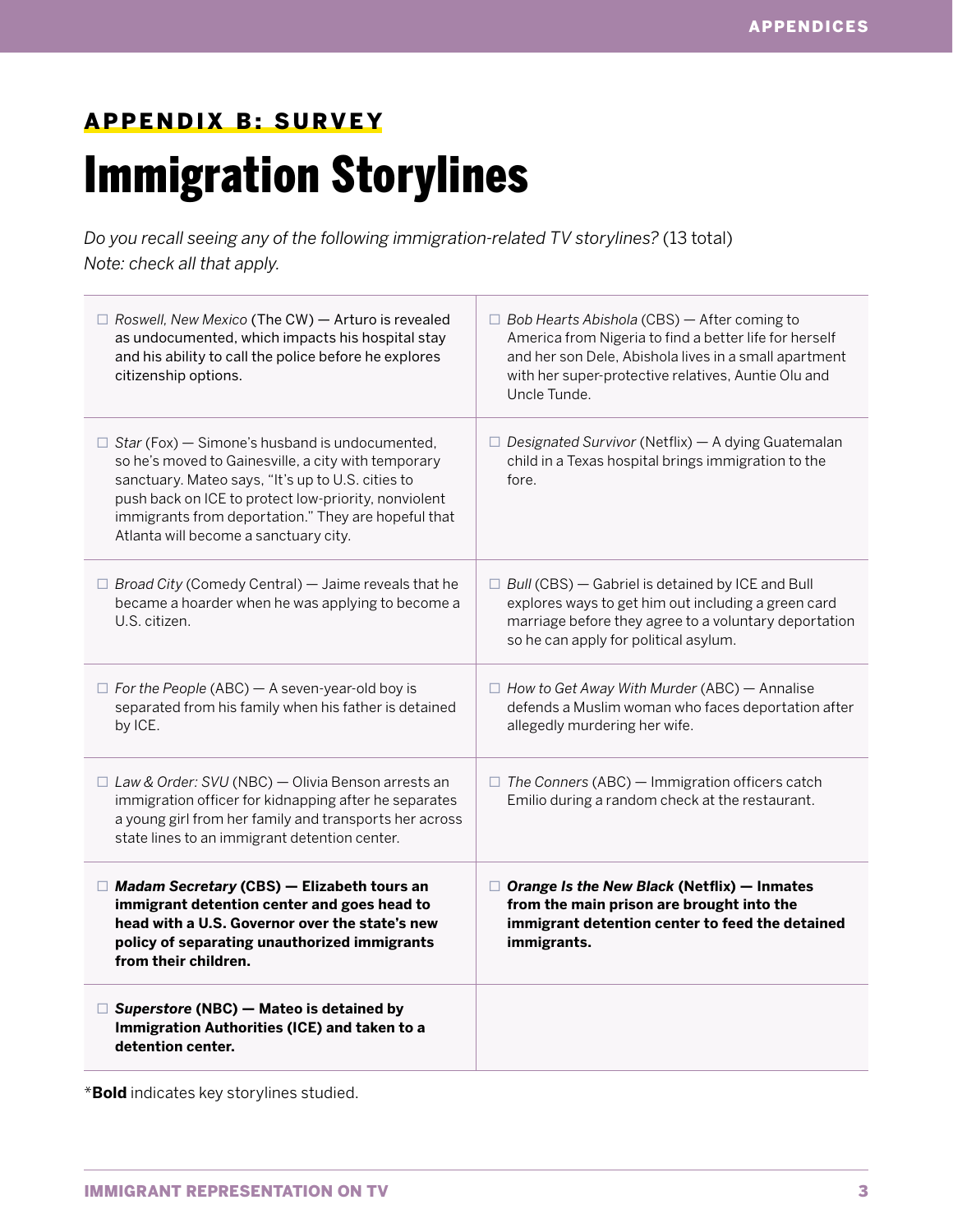# APPENDIX C: SURVEY ITEMS

# (Items Asked of All Participants)

# OUTCOME VARIABLES

#### **ATTITUDINAL OUTCOMES**

"What is important to being American?" from the [Democracy Fund's VOTER survey](https://www.voterstudygroup.org/) (9 items)

Realistic Threats scale [\(Stephan et al. 1999](https://onlinelibrary.wiley.com/doi/abs/10.1111/j.1559-1816.1999.tb00107.x?casa_token=91stRrDG_a0AAAAA%3Arvsnglf-Kxi11iyeB_-pjo_p6egpjYDRiGriK_aS8DDHioSidspKpdTXs81tXDHLIKMct4AYjmhLsVh5)) (7 items)

Attitudes toward immigration from [PEW](https://www.pewresearch.org/hispanic/2006/05/17/the-state-of-american-public-opinion-on-immigration-in-spring-2006-a-review-of-major-surveys/) (10 items)

Attitudes toward immigration policies from [Gallup](https://news.gallup.com/poll/246464/americans-views-immigration-issues-trends.aspx) (3 items, treated as separate items)

Attitudes toward number of people immigrating to the US (item from [PEW\)](https://www.pewresearch.org/fact-tank/2019/06/17/key-findings-about-u-s-immigrants/)

Comfort meeting an undocumented immigrant (1 Very Uncomfortable to 5 Very Comfortable)

#### **KNOWLEDGE OUTCOMES (BOLD TEXT INDICATES THE CORRECT ANSWER)**

Child defendants in the immigration system are provided a lawyer to represent them in immigration court. [*Orange Is the New Black* storyline]

 ${\circ}$  TRUE

#### { **FALSE**

Who commits more violent crimes in the U.S.?

- $\circ$  Legal US residents
- { **Undocumented immigrants**

#### Asylum is a form of:

- { **Legal immigration**
- ${\circ}$  Illegal immigration

When some families trying to enter the U.S. illegally at it's southern border have been caught and detained, U.S. officials have separated parents from their children. [*Madam Secretary* storyline]

- { **TRUE**
- ${\small \odot}$  FALSE

How do most undocumented immigrants enter the United States?

 $\circ$  Illegally cross a physical border

#### { **Enter on valid Visa and then stay after Visa expiration**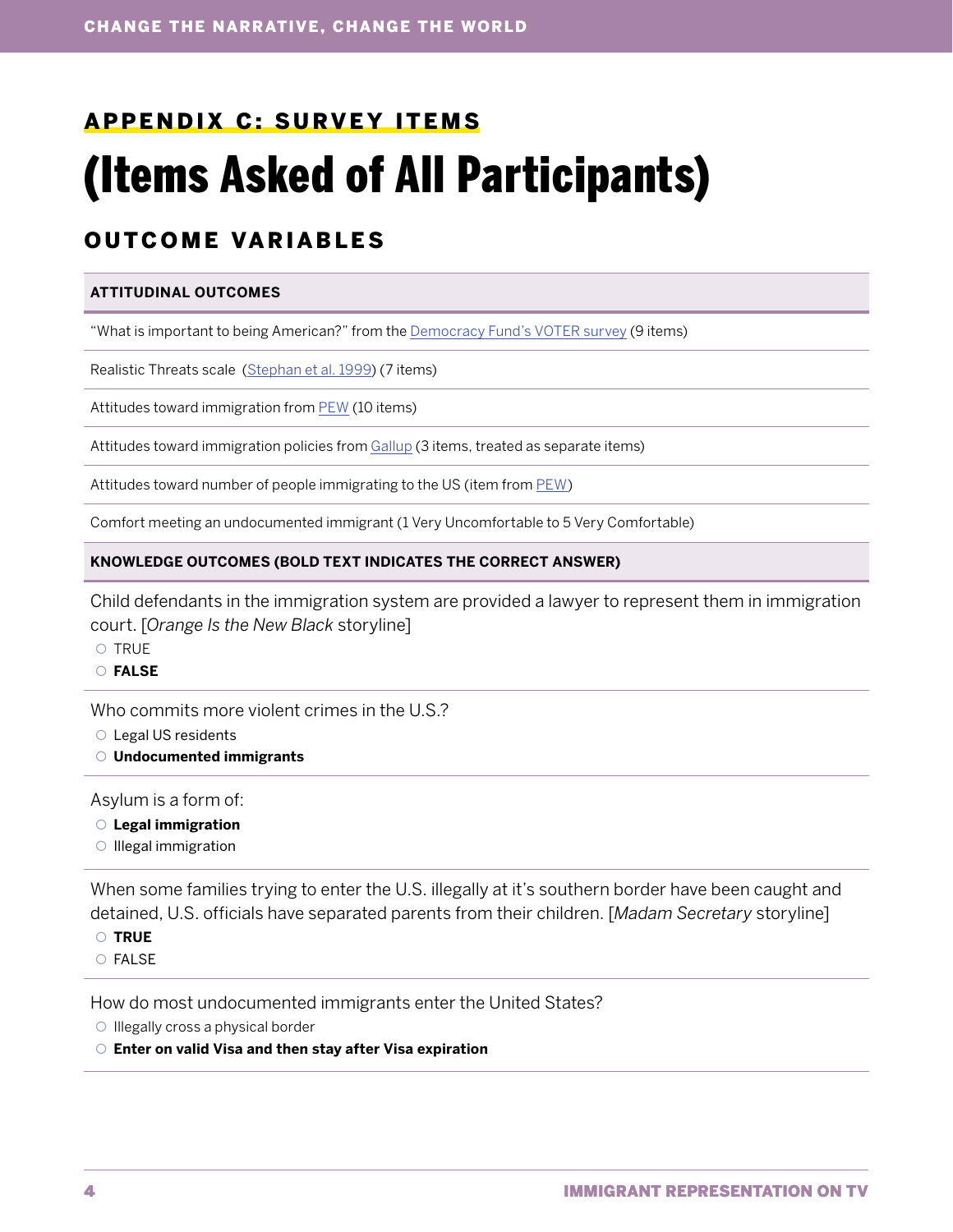# *Have you taken any of the following actions in reference to U.S. immigration issues in the last year? (Select all that apply)*   $\Box$  I sought more information  $\Box$  I spoke with a friend, co-worker, or family member  $\Box$  I made a donation in support of a charity or foundation  $\Box$  I joined a volunteer group  $\Box$  I contacted a newspaper  $\Box$  I called in to a radio or TV talk show  $\Box$  I contacted a public official  $\Box$  I registered to vote  $\Box$  I wrote a social media post about immigration  $\Box$  I wrote a comment on one or more immigration-related social media posts  $\Box$  I signed a petition  $\Box$  I attended a rally, protest or march  $\Box$  I went to a community event to learn more about immigration issues  $\Box$  Other action (please specify)

**BEHAVIORAL OUTCOMES**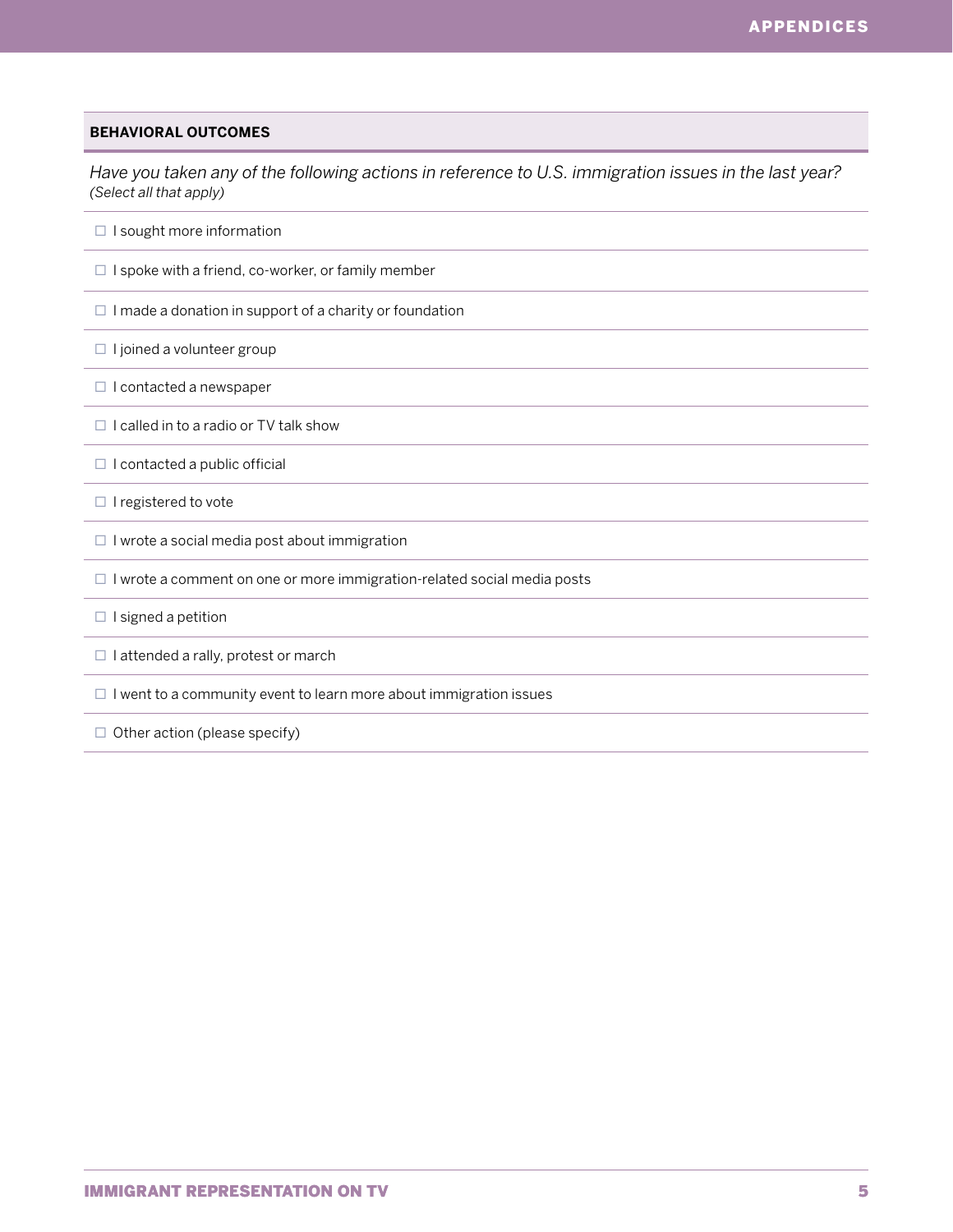### EXPOSURE VARIABLES

#### **STORYLINE/CHARACTER EXPOSURE**

Do you recall seeing any of the following immigration-related TV storylines? (*Select all that apply*)  **See Appendix B for a full list of 13 immigration storylines.**

How often did you watch each of the following shows in the 2018-2019 season? *Never, Occasionally (at least one episode), Regularly (more than half of the episodes), Most Episodes, All Episodes*

 **See Appendix A for a full list of 20 shows featuring recurring/regular immigrant characters.** 

#### **NEWS EXPOSURE**

How much have you heard about each of the following topics in the news in the last six months? *(1 Nothing at all to 5 A Great Deal)*

- O DREAMers (DACA) Supreme Court case
- $\circ$  A wall being built on the southern border of the United States
- { U.S. reduction in number of allowed asylum and refugee candidates
- $\circ$  Immigration Authorities (ICE) detaining undocumented immigrants
- $\circ$  Children being detained separately from their families at the border
- ${\circ}$  Children being held in detention centers
- O Cities, states and faith centers providing sanctuary

#### **PERSONAL CONTACT WITH IMMIGRANTS**

Do you personally know any immigrants? *(Select all that apply)*

- $\Box$  I am an immigrant
- $\Box$  One or more parents are immigrants
- $\Box$  Extended family (grandparents, aunts, uncles, cousins, etc.)
- □ Close friends
- $\Box$  Acquaintances
- □ Neighbors
- $\Box$  Community members
- □ Coworkers
- $\square$  Employees
- $\Box$  Employers
- $\Box$  None of these

### THEORETICAL VARIABLES

Intercultural Sensitivity Scale ([Wang & Zhou, 2016\)](https://www.sciencedirect.com/science/article/abs/pii/S0147176716301201) (*15 item scale*)

Motivations for consuming entertainment [\(Oliver & Raney, 2011\)](https://academic.oup.com/joc/article-abstract/61/5/984/4098495)

- { Hedonic (*4 item scale*)
- { Eudaimonic (*6 item scale*)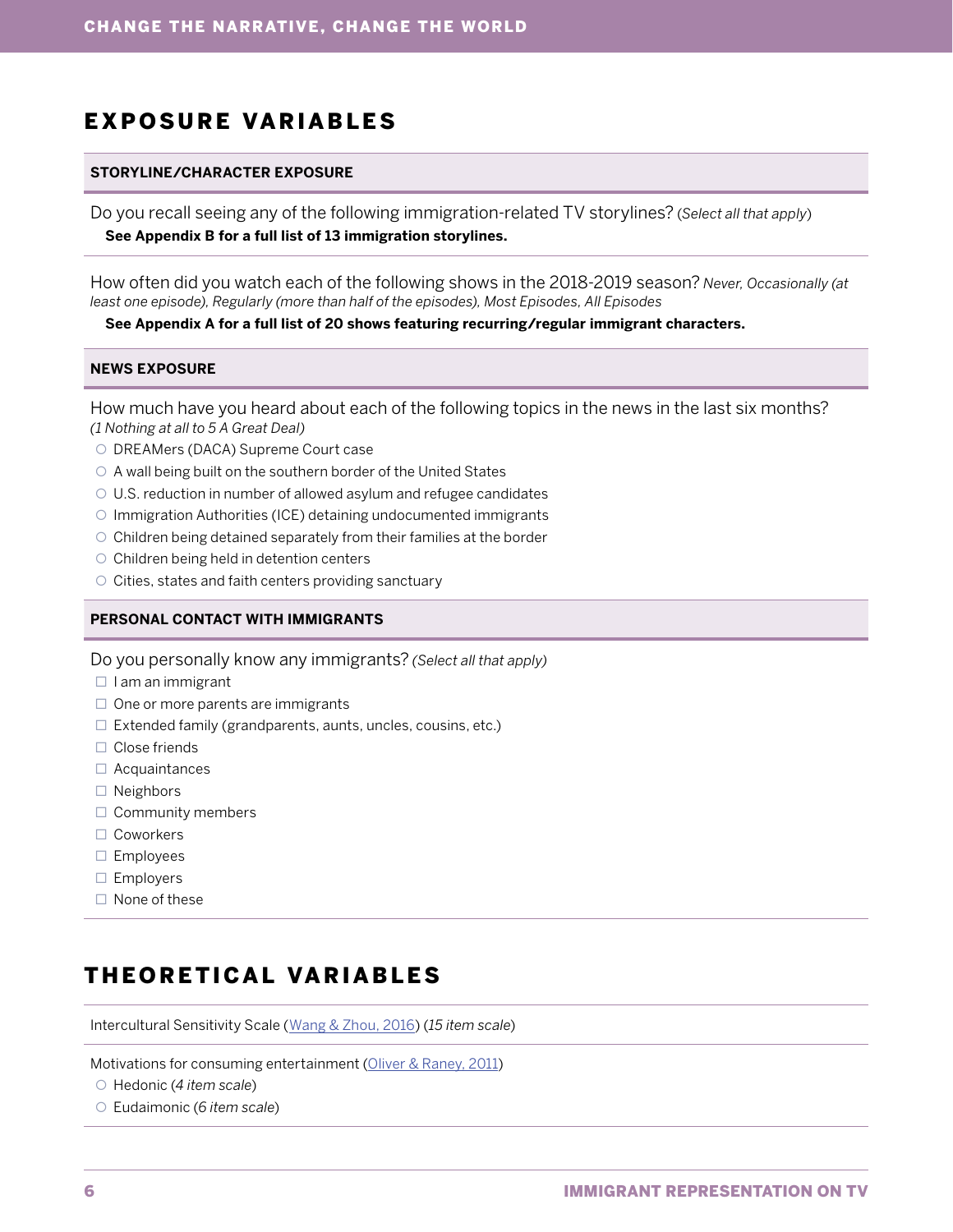### DEMOGRAPHIC VARIABLES

With which gender do you most identify?

- { Male
- ${\circ}$  Female
- ${\circ}$  Non-binary
- $\circ$  Decline to state

Are you Hispanic or Latino/a?

- { Yes
- $\circ$  No

Which of the following best represents your race? (*Select all that apply*)

- □ American Indian or Alaska Native
- $\Box$  Asian
- □ Black or African American
- □ Native Hawaiian or Other Pacific Islander
- □ Middle Eastern
- □ White
- $\Box$  Other (please specify)
- $\Box$  Decline to state

What is the highest level of school you have completed or the highest degree you have received?

- $\circ$  Less than a high school degree
- High school graduate (high school diploma or equivalent including GED)
- ${\circ}$  Some college but no degree
- Associate's degree in college (2-year)
- { Bachelor's degree in college (4-year)
- ${\circ}$  Master's degree
- Doctoral degree/Professional degree (JD, MD, PhD)
- $\circ$  Other (please specify)
- Decline to state

#### Do you have a passport?

- $\circ$  Yes, and it is valid
- $\circ$  Yes, but it is expired
- $\circ$  No
- $\circ$  Not sure/decline to state

#### How likely are you to vote in the upcoming 2020 presidential election?

- ${\circ}$  Not likely
- $\circ$  Somewhat likely
- $\circ$  Very likely
- Not sure/decline to state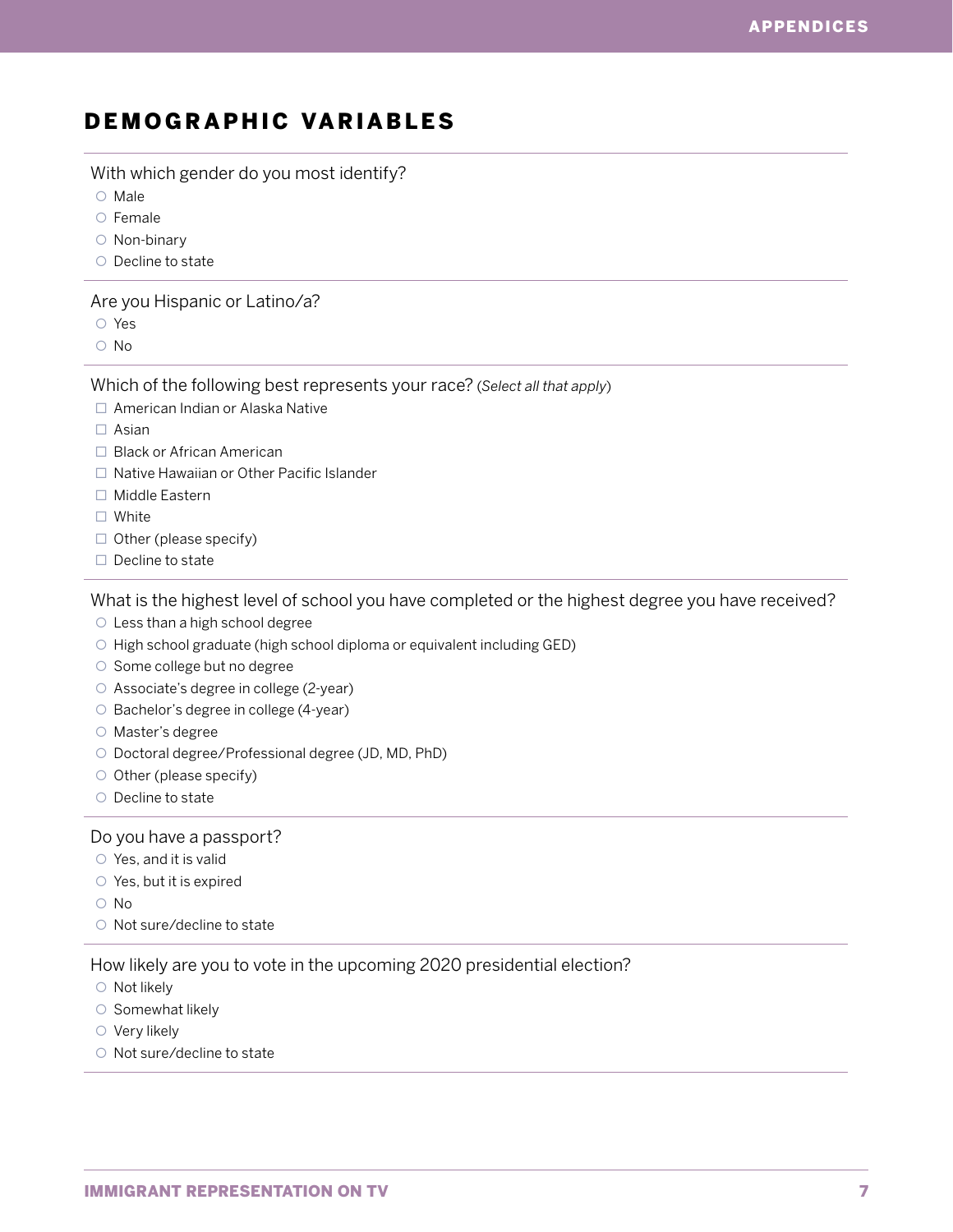### APPENDIX D: SURVEY ITEMS

# (Items Asked of Exposed Participants Only)

#### **STORYLINE RECALL QUESTIONS (BOLDED ANSWERS ARE CORRECT)**

In the *Madam Secretary* Family Separation episode, where does Elizabeth McCord renew her wedding vows?

- ${\circ}$  Church
- { **Jail**
- { White House
- { Park

In the *Madam Secretary* Family Separation episode, the immigration detention center is located in California.

- ${\circ}$  True
- { **False**

In Season 7 of *Orange Is the New Black*, where does Piper end up working after she is released from prison?

- { **In her father's office**
- $\circ$  In a factory
- $\circ$  In a temp agency
- $\circ$  In a call center

In Season 7 of *Orange Is the New Black*, inmates from the main prison are brought into the immigrant detention center to feed the detained immigrants.

- { **True**
- ${ }^\circ$  False

In the *Superstore* Employee Appreciation Day episode, what video does Amy show the staff?

- O Sexual harassment video
- $\circ$  New vacation policy video
- { **Anti-union video**
- ${\circ}$  Health insurance video

When immigration authorities enter the store in the *Superstore* episode, the store employees try to hide Mateo.

- { **True**
- { False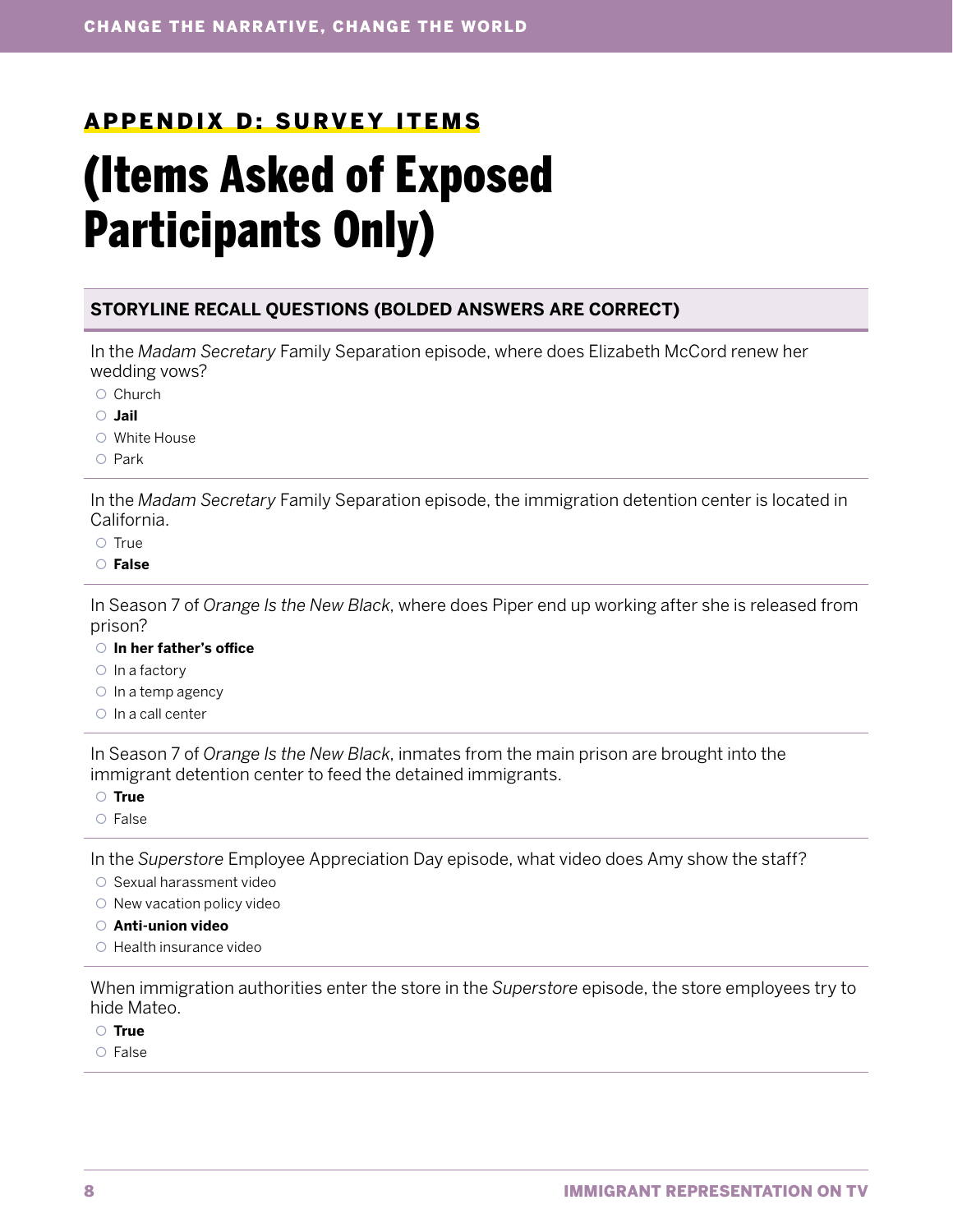#### **IMMIGRATION-RELATED BEHAVIORS**

*Did you take any of the following actions as a result of watching the [show] storyline?*

I sought more information about:

- { Immigration detention centers or asylum seekers (*Madam Secretary* viewers)
- { Immigration detention centers and/or immigration courts (*Orange* viewers)
- { The immigration enforcement system (*Superstore* viewers)

I spoke with a friend, co-worker, or family member about:

- { Immigration detention centers or asylum seekers (*Madam Secretary* viewers)
- { Immigration detention centers and/or immigration courts (*Orange* viewers)
- { The immigration enforcement system (*Superstore* viewers)

I made a donation in support of an immigration or asylum related charity

I wrote a social media post about the topics in the storyline

Other action (please specify)

#### **RESPONSES TO STORYLINE**

Did you feel any of the following while watching this storyline? (*Select all that apply*)

- $\Box$  Angry
- $\Box$  Hopeful
- $\square$  Disgusted
- $\Box$  Empathetic
- $\square$  Sad
- Afraid
- $\square$  Surprised
- $\Box$  Happy

Psychological reactance ([Brehm, 1966\)](https://psycnet.apa.org/record/1967-08061-000) (*4 item scale)*

Transportation [\(Green & Brock, 2000\)](https://psycnet.apa.org/buy/2000-00920-003) (*11 item scale*)

Parasocial interaction with Mateo ([Rubin & McHugh, 1987\)](https://www.tandfonline.com/doi/abs/10.1080/08838158709386664) (*8 item scale,* Superstore *storyline viewers only*)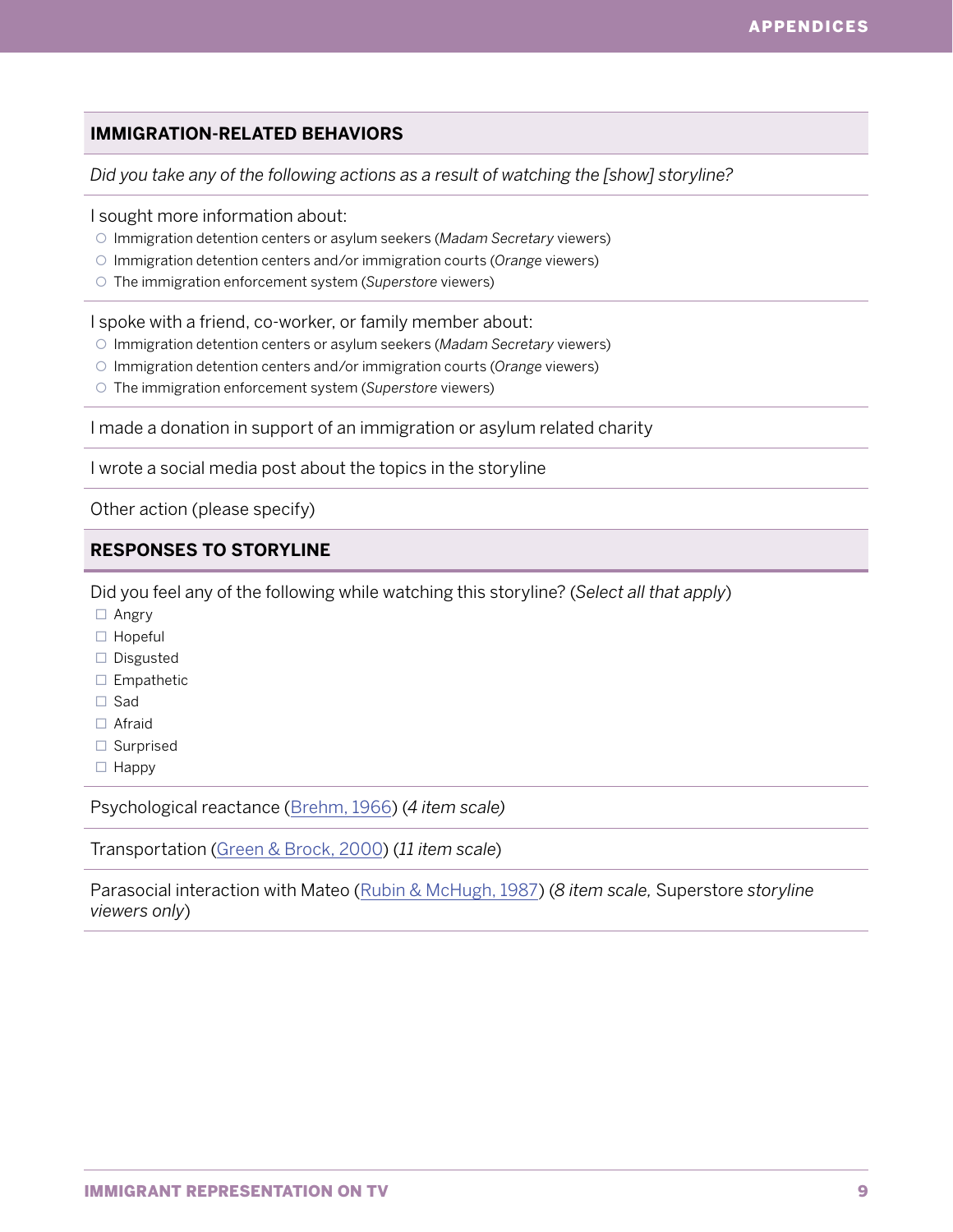# APPENDIX E: CONTENT ANALYSIS List of Shows and Episodes

| <b>TV SHOW</b>           | <b>NETWORK</b> | <b>EPISODE TITLE</b>       | <b>EPISODE TYPE</b> |
|--------------------------|----------------|----------------------------|---------------------|
| <b>American Princess</b> | Lifetime       | The Tempest                | Storyline           |
| American Vandal          | Netflix        | The Dump                   | Character           |
|                          |                | <b>Breathe</b>             | Character           |
| <b>Better Call Saul</b>  | AMC            | Something Beautiful        | Character           |
| The Big Bang Theory      | <b>CBS</b>     | The Conjugal Configuration | Character           |
|                          |                | Check Your Ed              | Character           |
| Blindspot                | <b>NBC</b>     | Coder to Killer            | Character           |
|                          |                | The One Where Jane         | Character           |
| <b>Blue Bloods</b>       | CBS            | Identity                   | Storyline           |
|                          |                | Final Push                 | Storyline           |
| The Bold Type            | Freeform       | The Deep End               | Storyline           |
|                          |                | We'll Always Have Paris    | Storyline           |
| <b>Broad City</b>        | Comedy Central | Make the Space             | Character           |
| <b>Bull</b>              | CBS            | Separation                 | Storyline           |
| The Conners              | <b>ABC</b>     | We Continue to Truck       | Storyline           |
| The Good Place           | <b>NBC</b>     | Everything Is Bonzer       | Character           |
| Crazy Ex-Girlfriend      | The CW         | I'm in Love                | Character           |
| Dear White People        | Netflix        | Volume 2: Chapter I        | Character           |
| Designated Survivor      | Netflix        | #identity/crisis           | Storyline           |
|                          |                | #whocares                  | Storyline           |
| Dynasty                  | The CW         | Life Is a Masquerade Party | Storyline           |
|                          | Fox            | Hefty Shades of Gray       | Storyline           |
| Family Guy               |                | Trump Guy                  | Storyline           |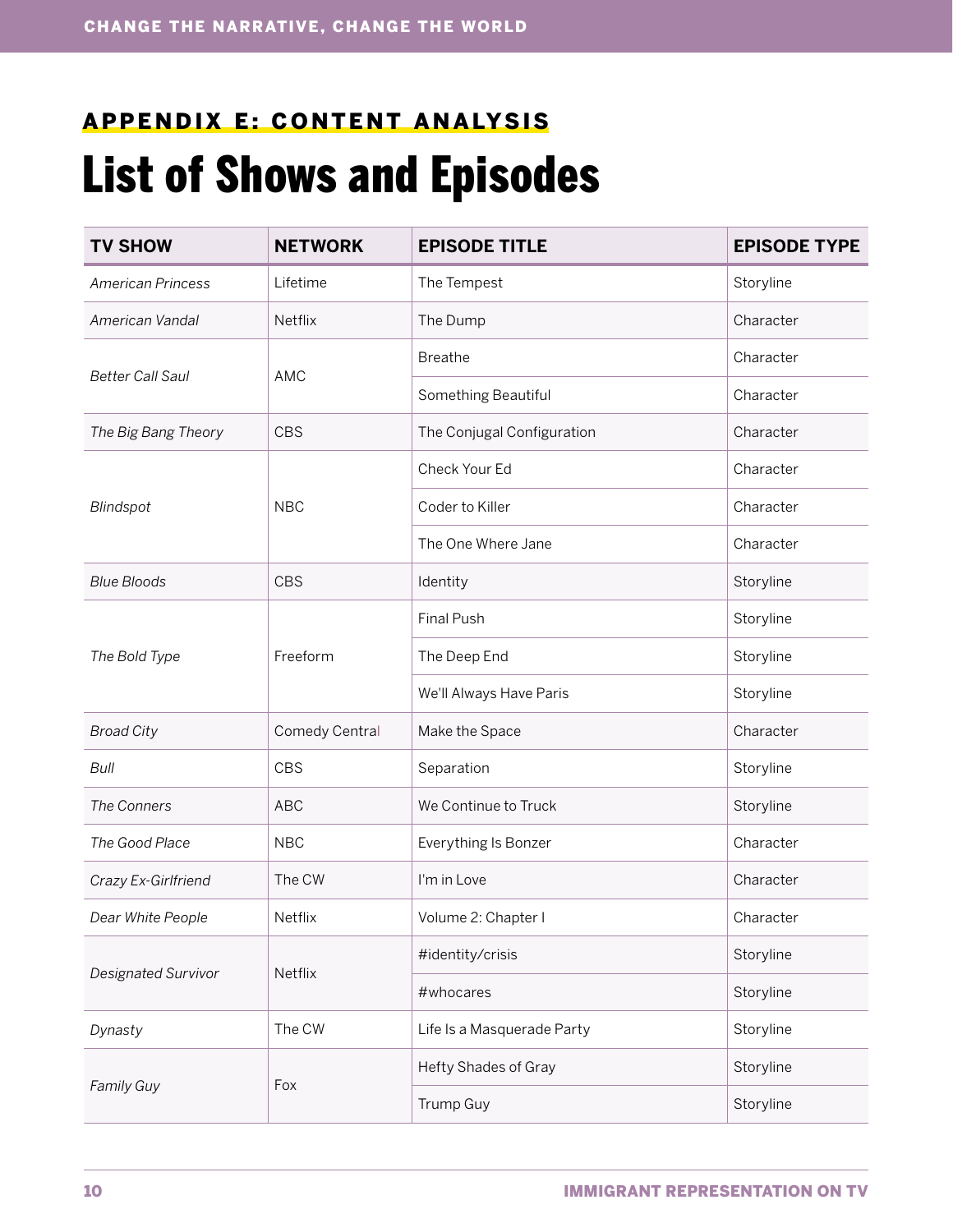| <b>TV SHOW</b>                 | <b>NETWORK</b>        | <b>EPISODE TITLE</b>               | <b>EPISODE TYPE</b> |
|--------------------------------|-----------------------|------------------------------------|---------------------|
|                                | <b>CBS</b>            | Family Man                         | Storyline           |
| <b>FBI</b>                     |                       | Most Wanted                        | Storyline           |
| Florida Girls                  | Pop                   | Pilot                              | Storyline           |
| For the People                 | <b>ABC</b>            | This Is America                    | Storyline           |
| Fresh off the Boat             | <b>ABC</b>            | No Apology Necessary               | Character           |
| The Good Fight                 | <b>CBS All Access</b> | The One About the End of the World | Storyline           |
| Good Trouble                   | Freeform              | Torn                               | Storyline           |
| Grey's Anatomy                 | <b>ABC</b>            | What I Did for Love                | Character           |
|                                |                       | Don't Go Dark on Me                | Storyline           |
| How to Get Away With<br>Murder | <b>ABC</b>            | Whose Blood Is That?               | Storyline           |
|                                |                       | Your Funeral                       | Storyline           |
| The InBetween                  | <b>NBC</b>            | Another Broken Morning             | Storyline           |
| Into the Dark                  | Hulu                  | <b>Culture Shock</b>               | Storyline           |
| It's Bruno!                    | Netflix               | Welcome Bruno                      | Character           |
| Jane the Virgin                | The CW                | Chapter Eighty-Five                | Character           |
|                                |                       | Chapter Ninety-Four                | Character           |
| Jessica Jones                  | Netflix               | <b>AKA Hellcat</b>                 | Storyline           |
| Law & Order: SVU               | <b>NBC</b>            | Zero Tolerance                     | Storyline           |
|                                | <b>CBS</b>            | <b>Baby Steps</b>                  | Storyline           |
| Madam Secretary                |                       | Family Separation: Part 1          | Storyline           |
|                                |                       | Family Separation: Part 2          | Storyline           |
|                                | ABC                   | The Wild                           | Character           |
| Modern Family                  |                       | Torn Between Two Lovers            | Character           |
| Mr. Iglesias                   | Netflix               | Full Hearts, Clear Backpacks       | Storyline           |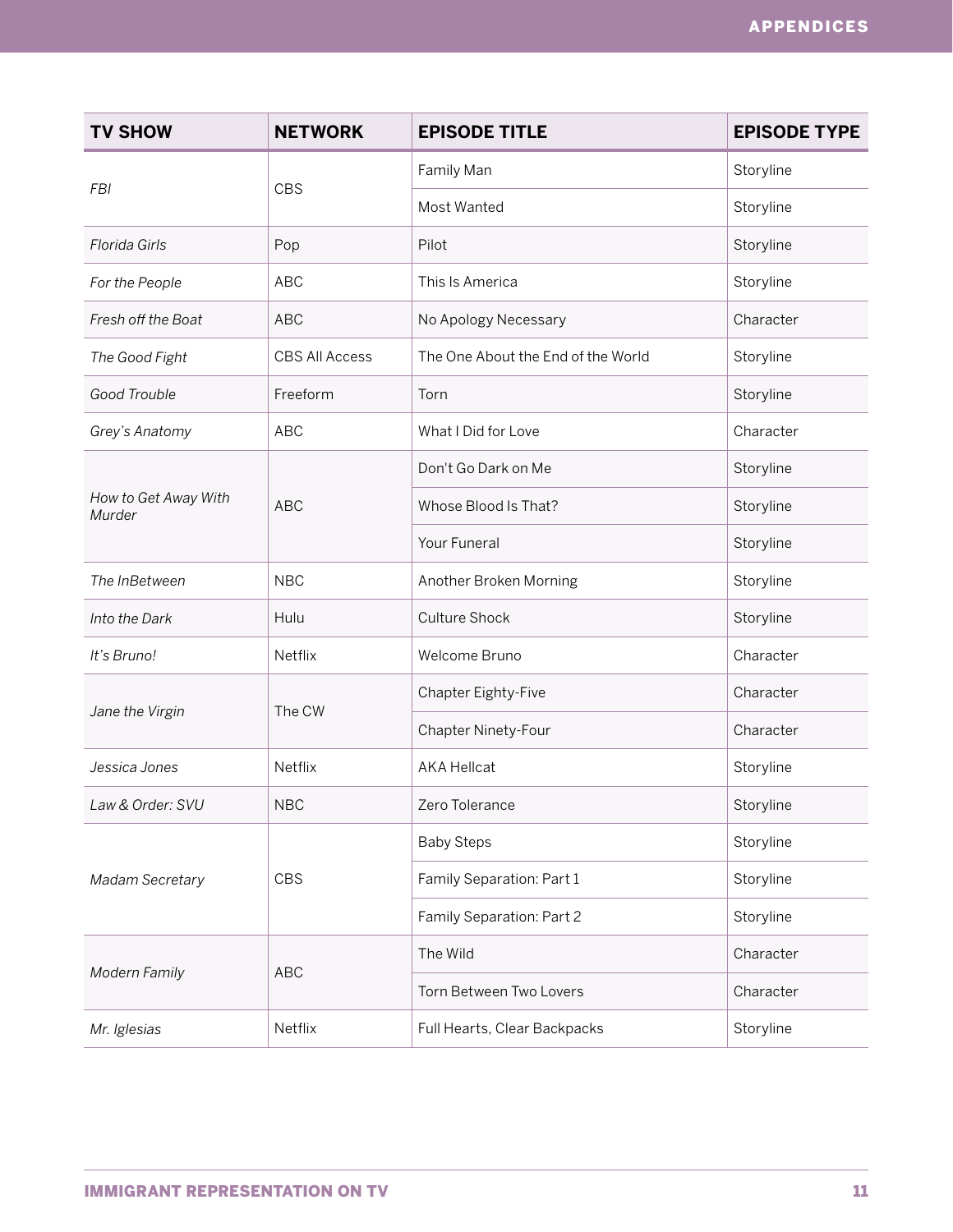| <b>TV SHOW</b>          | <b>NETWORK</b> | <b>EPISODE TITLE</b>                      | <b>EPISODE TYPE</b> |
|-------------------------|----------------|-------------------------------------------|---------------------|
|                         | <b>CBS</b>     | <b>Better Angels</b>                      | Storyline           |
| NCIS: Los Angeles       |                | Choke Point                               | Storyline           |
|                         |                | The Sound of Silence                      | Storyline           |
| New Amsterdam           | <b>NBC</b>     | Domino Effect                             | Storyline           |
| On My Block             | Netflix        | Chapter Sixteen                           | Character           |
| One Day at a Time       | Netflix        | Drinking and Driving                      | Character           |
|                         |                | And Brown Is the New Orange               | Storyline           |
|                         |                | <b>God Bless America</b>                  | Storyline           |
|                         |                | Here's Where We Get Off                   | Storyline           |
| Orange Is the New Black | Netflix        | How to Do Life                            | Storyline           |
|                         |                | Just Desserts                             | Storyline           |
|                         |                | Me as Well                                | Storyline           |
|                         |                | Minority Deport                           | Storyline           |
| Quantico                | ABC            | Who Are You?                              | Storyline           |
| Queen of the South      | <b>USA</b>     | Justicia                                  | Character           |
|                         |                | Do the Ramadan                            | Storyline           |
| Ramy                    | Hulu           | Ne Me Quitte Pas                          | Storyline           |
|                         |                | Refugees                                  | Storyline           |
|                         |                | Saving Mikaela                            | Storyline           |
|                         |                | Strawberries                              | Storyline           |
| The Resident            | Fox            | The Dance                                 | Character           |
|                         |                | Pilot                                     | Storyline           |
| Roswell, New Mexico     | The CW         | So Much for the Afterglow                 | Storyline           |
|                         | Showtime       | B00000000000NE!                           | Storyline           |
| Shameless               |                | The Apple Doesn't Fall Far From the Alibi | Storyline           |
|                         |                | Weirdo Gallagher Vortex                   | Storyline           |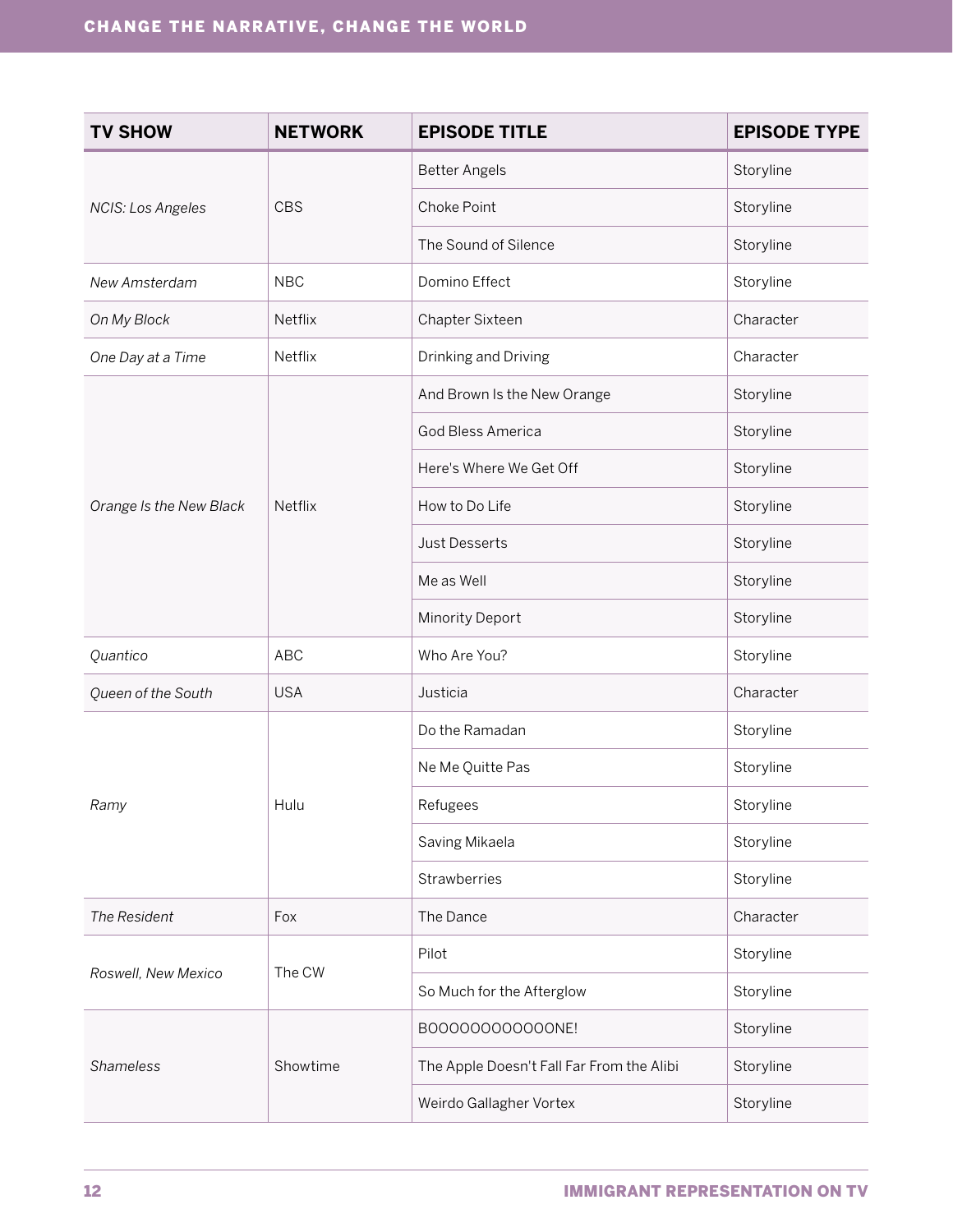| <b>TV SHOW</b>               | <b>NETWORK</b>        | <b>EPISODE TITLE</b>                | <b>EPISODE TYPE</b> |
|------------------------------|-----------------------|-------------------------------------|---------------------|
| Shrill                       | Hulu                  | Article                             | Storyline           |
| The Simpsons                 | Fox                   | I'm Just a Girl Who Can't Say D'oh  | Character           |
|                              |                       | Someday We'll All Be Free           | Storyline           |
|                              |                       | Square One                          | Storyline           |
| Star                         | Fox                   | Toxic                               | Storyline           |
|                              |                       | Watch the Throne                    | Storyline           |
|                              |                       | When Stars Fall                     | Storyline           |
|                              |                       | Zion                                | Storyline           |
|                              |                       | Cloud 9 Academy                     | Storyline           |
| Superstore                   | <b>NBC</b>            | <b>Employee Appreciation Day</b>    | Storyline           |
|                              |                       | Managers' Conference                | Storyline           |
| S.W.A.T.                     | <b>CBS</b>            | Invisible                           | Storyline           |
|                              |                       | Kangaroo                            | Storyline           |
| Sweetbitter                  | Starz                 | Weird Night                         | Storyline           |
| <b>Teachers</b>              | TV Land               | Wake and Blake                      | Storyline           |
| The Twilight Zone            | <b>CBS All Access</b> | Point of Origin                     | Storyline           |
| The Village                  | <b>NBC</b>            | <b>Good Thing</b>                   | Character           |
| Veep                         | <b>HBO</b>            | Oslo                                | Character           |
| Vida                         | Starz                 | Episode 2.9                         | Storyline           |
| Warrior                      | Cinemax               | Chewed Up, Spit Out, and Stepped On | Character           |
|                              |                       | The Itchy Onion                     | Character           |
| What/If                      | Netflix               | What History                        | Storyline           |
| What We Do in the<br>Shadows | <b>FX</b>             | Citizenship                         | Character           |
| Younger                      | TV Land               | <b>Big Day</b>                      | Storyline           |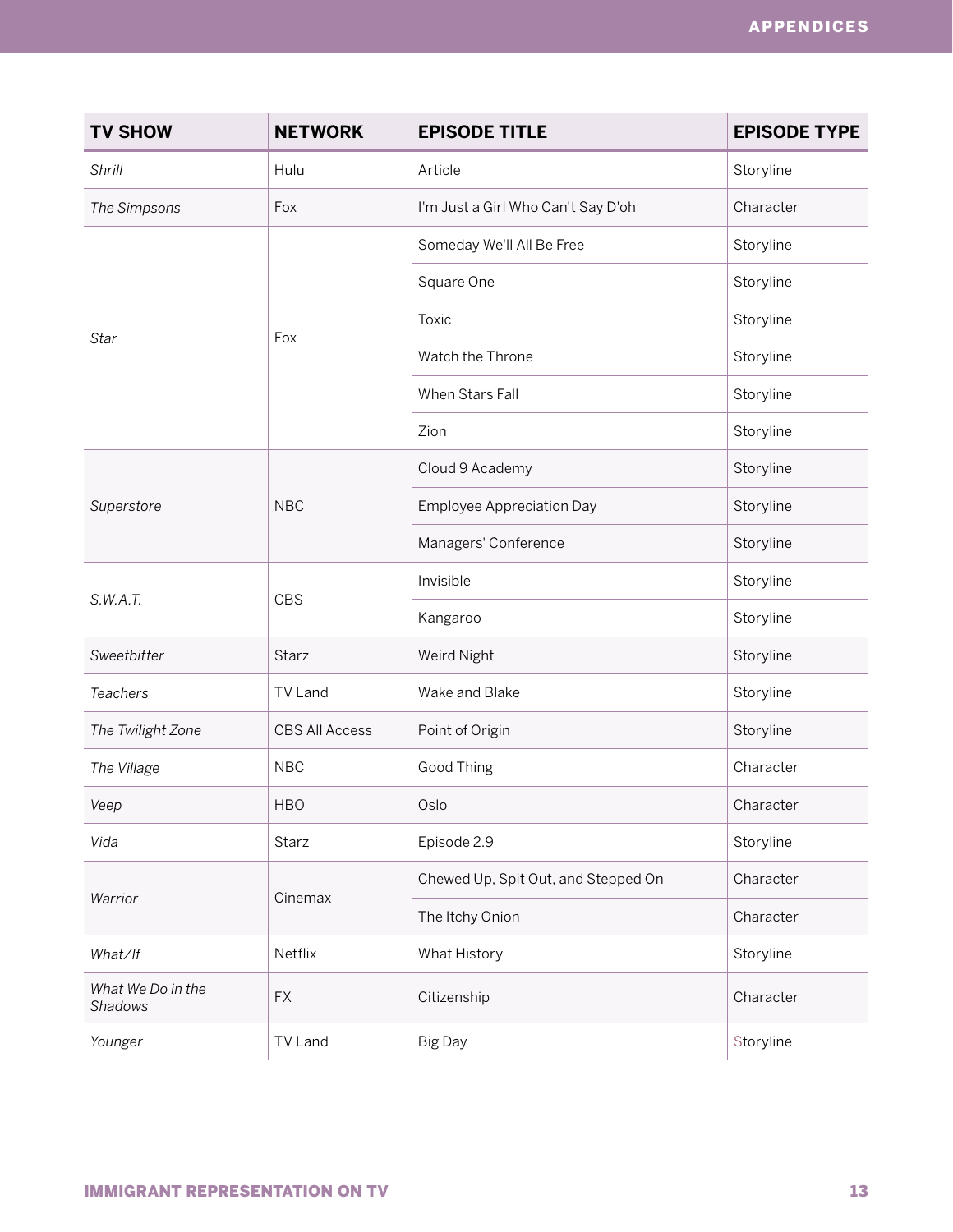### APPENDIX F: CONTENT ANALYSIS

# Codebook

# EPISODE LEVEL

The following variables were coded for each of the 97 episodes:

- Show title
- Episode title
- Air date
- IMDb link
- Total credited characters (per IMDb)
- Original network
- Primary city/town
- Primary state
- Primary setting
- Scene locations pertaining to immigration (open-ended)
- Subtitles present
- Narratives of inclusion or exclusion
- Narratives of abundance or scarcity
- Number of immigrant characters selected
- Immigration issues (presence and prominence)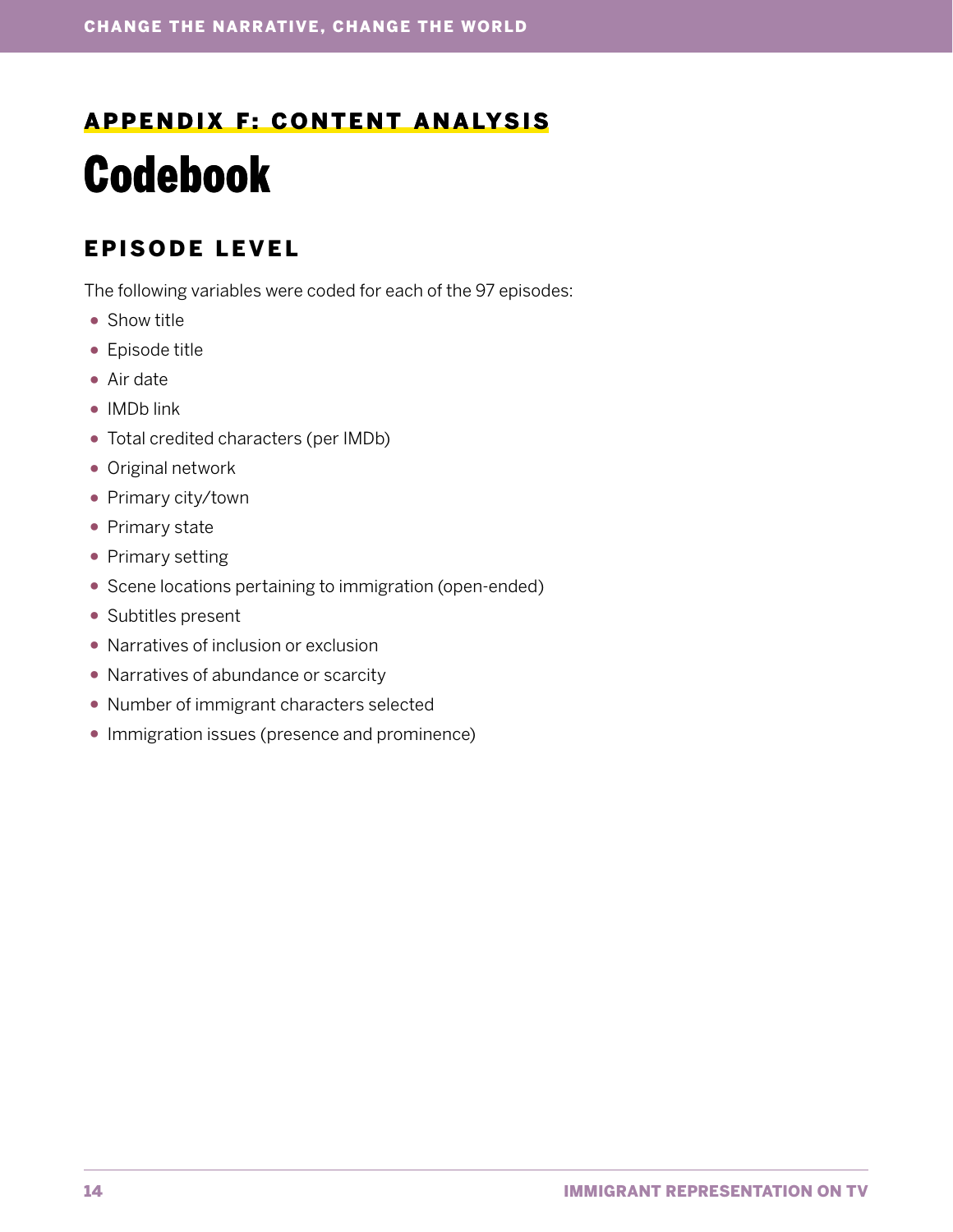## CHARACTER LEVEL

The following variables were coded for each of the identified immigrant characters (184 total characters across all episodes, 129 unique characters):

- Number of episodes in which character appears
- Source of immigrant identification
- Number of lines
- Race
- Age
- Gender
- Is character LGBTQ
- Country of origin
- How do you know country of origin
- Immigration status
- Accent present
- Language other than English spoken
- Religion known
- Education
- Disability present
- Drug depiction\*
- Employment status
- Initial and final portrayal\*
- Crime involvement\*
- Incarceration\*
- Involvement with immigration system\*

Asterisked variables may change from episode to episode; these variables were analyzed for all coded characters ( $N = 184$ , including the same character across multiple episodes).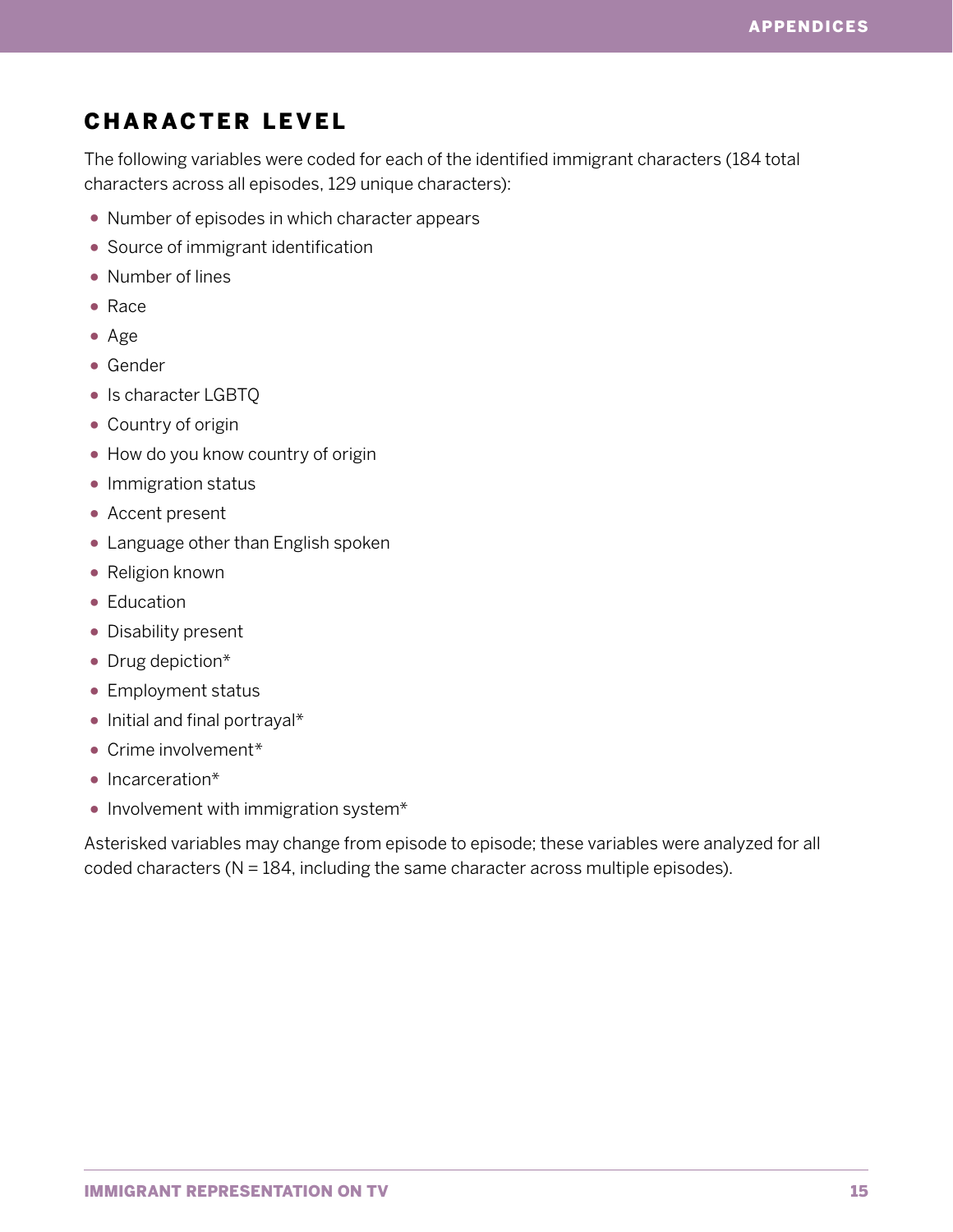# APPENDIX G: CONTENT ANALYSIS **Reliability**

Interrater reliability (Cohen's Kappa) values are shown in the tables below. A Kappa value above .60 is considered acceptable. Because of the low base rates on many of the coded variables (very few YES responses), reliability values are reduced to extremely low levels even when the percent agreement between the coders is high. This is because they are largely agreeing on the absence of the characteristic in question. Variables with unacceptable (less than .20) reliability are highlighted in orange and those with borderline reliability (.21-.60) are highlighted in yellow. Items with unacceptable reliability were either not reported on or were re-examined on an individual basis to verify the accuracy of what was reported on.

- Less than 0: no agreement
- 0.01-0.20: none to slight agreement
- 0.21-0.40: fair agreement
- 0.41-0.60: moderate agreement
- 0.61-0.80: substantial agreement
- 0.81-1.00: almost perfect agreement

### EPISODE LEVEL (N=25 PAIRS)

| <b>ITEM</b>                                                       | <b>COHEN'S KAPPA</b> | % AGREEMENT |  |
|-------------------------------------------------------------------|----------------------|-------------|--|
| TV show                                                           | 1.00                 | 1.00        |  |
| Total credited characters                                         | .87                  | $---$       |  |
| Total immigrant characters                                        | 1.00                 | 1.00        |  |
| Network (2 discrepancies)                                         | .86                  | .92         |  |
| Primary state                                                     | .95                  | $---$       |  |
| Primary setting (2 discrepancies)                                 | .46                  | .92         |  |
| Subtitles present (4 discrepancies)                               | .66                  | .84         |  |
| <b>PRESENCE OF IMMIGRATION THEMES1</b>                            |                      |             |  |
| Inclusion/Exclusion - does not apply vs. any<br>(4 discrepancies) | .65                  | .84         |  |
| Inclusion/Exclusion - inclusion selected<br>(7 discrepancies)     | .43                  | .72         |  |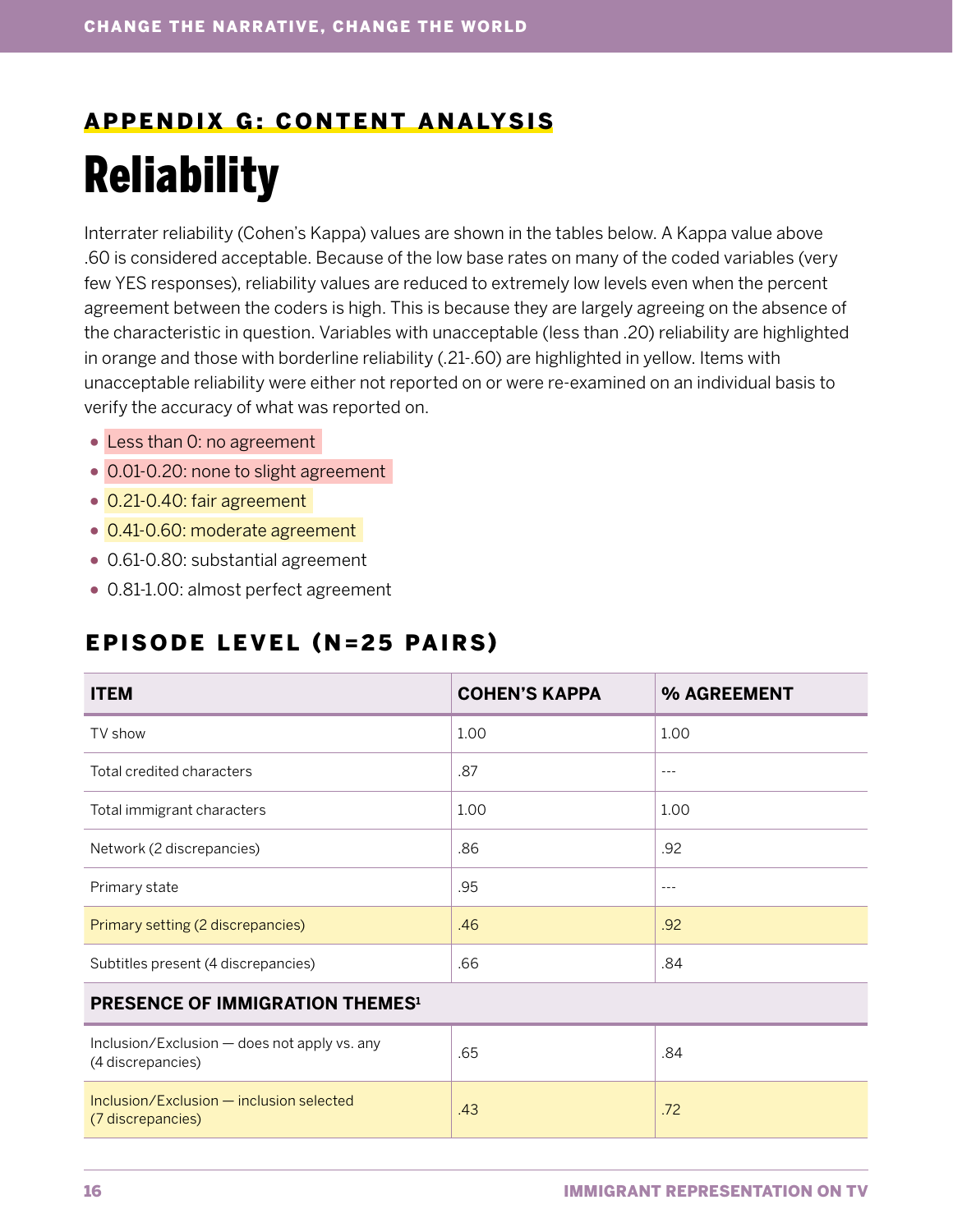| Inclusion/Exclusion – exclusion selected<br>(5 discrepancies) | .59 | .80 |
|---------------------------------------------------------------|-----|-----|
| Abundance/Scarcity — does not apply/any<br>(3 discrepancies)  | .69 | .88 |
| Abundance/Scarcity - abundance selected<br>(3 discrepancies)  | .50 | .88 |
| Abundance/Scarcity – scarcity selected<br>(1 discrepancy)     | .78 | .96 |

### **PRESENCE OF IMMIGRATION ISSUES (YES/NO)2**

| Alien                                               | 1.00   | 1.00 |
|-----------------------------------------------------|--------|------|
| Asylum/Asylee or Refugee                            | 1.00   | 1.00 |
| Border Wall / Build the Wall (1 discrepancy)        | .65    | .96  |
| Chain Migration                                     | 1.00   | 1.00 |
| Child Detention (Family Separation) (1 discrepancy) | .65    | .96  |
| Customs/Border Patrol<br>(1 discrepancy)            | .65    | .96  |
| Deferred Action (DACA)/DREAMer                      | 1.00   | 1.00 |
| Deportation (3 discrepancies)                       | .75    | .88  |
| Detention Center - adults<br>(1 discrepancy)        | .88    | .96  |
| Go back to (5 discrepancies)                        | $-.07$ | .80  |
| ICE (1 discrepancy)                                 | .91    | .96  |
| Illegal (3 discrepancies)                           | .69    | .88  |
| Make America Great Again/MAGA (1 discrepancy)       | .65    | .96  |
| Migrant/Migrant Worker (1 discrepancy)              | .00    | .96  |
| Sanctuary City                                      | 1.00   | 1.00 |
| Undocumented (3 discrepancies)                      | .69    | .88  |
| Visa or Green Card (3 discrepancies)                | .60    | .88  |

<sup>1</sup> We only reported qualitative findings on immigration themes.

2 We did not report findings for "Go back to…" or "Migrant."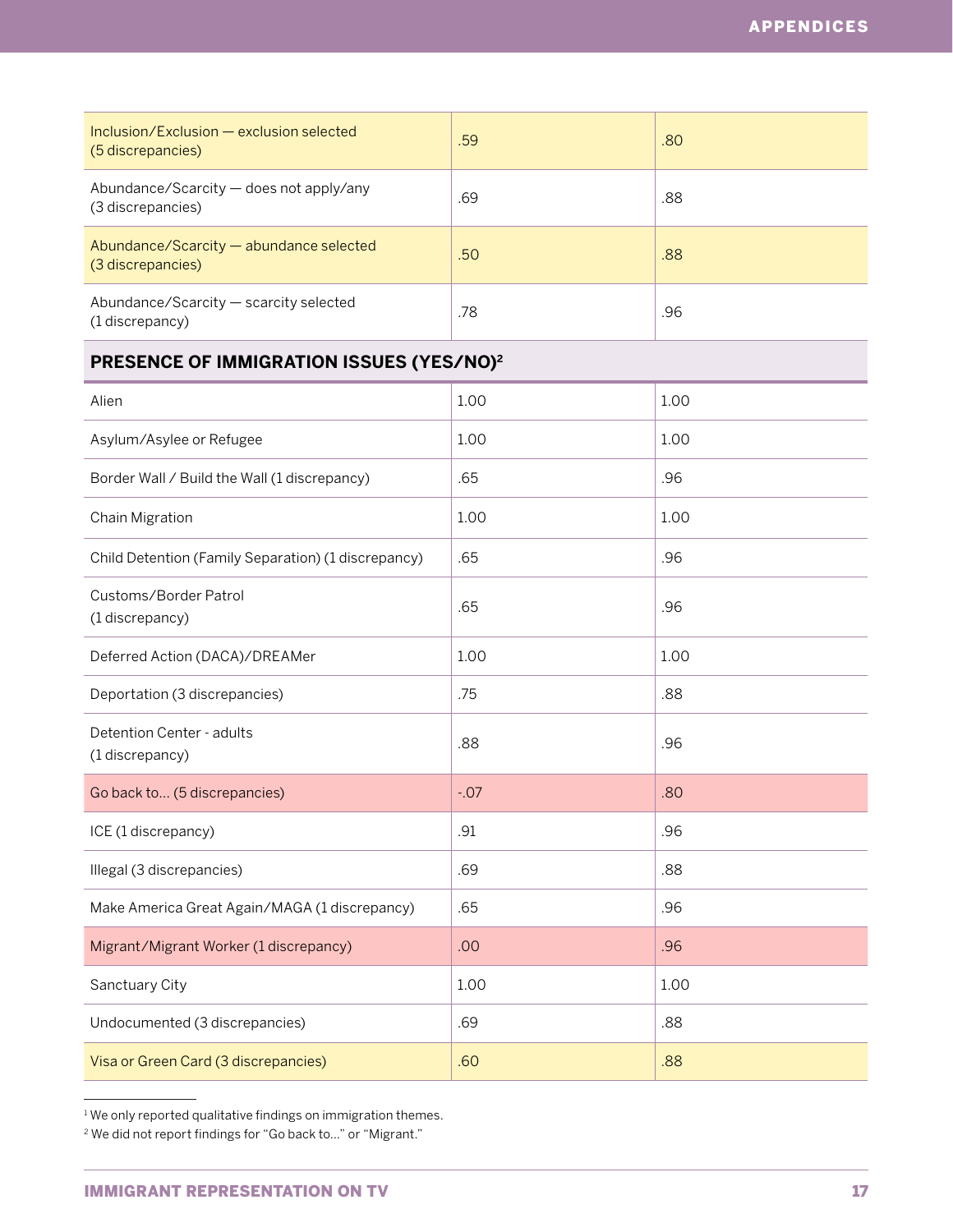# CHARACTER LEVEL (N = 41 CHARACTER PAIRS)

| <b>ITEM</b>                                                                             | <b>COHEN'S KAPPA</b> | % AGREEMENT |  |
|-----------------------------------------------------------------------------------------|----------------------|-------------|--|
| Number of episodes in which character appears                                           | .94                  | $---$       |  |
| Number of lines (4 discrepancies)                                                       | .80                  | .90         |  |
| Source of immigrant identification (5 discrepancies)                                    | .75                  | .88         |  |
| <b>CHARACTER DEMOGRAPHICS</b>                                                           |                      |             |  |
| Race                                                                                    | 1.00                 | 1.00        |  |
| Age                                                                                     | 1.00                 | 1.00        |  |
| Gender                                                                                  | 1.00                 | 1.00        |  |
| Is character LGBTQ (2 discrepancies)                                                    | .64                  | .95         |  |
| How do you know country of origin (2 discrepancies;<br>26 missing)                      | .42                  | .87         |  |
| Immigration status (4 discrepancies)                                                    | .86                  | .98         |  |
| Religion known (1 discrepancy)                                                          | .94                  | .98         |  |
| Education (3 discrepancies)                                                             | .79                  | .93         |  |
| Disability                                                                              | 1.00                 | 1.00        |  |
| Employment status (6 discrepancies, 3 missing)                                          | .76                  | .84         |  |
| <b>CULTURE AND LANGUAGE</b>                                                             |                      |             |  |
| Accent (3 discrepancies; 1 missing)                                                     | .81                  | .89         |  |
| Language other than English (5 discrepancies)                                           | .75                  | .88         |  |
| <b>INITIAL AND FINAL PORTRAYAL<sup>3</sup></b>                                          |                      |             |  |
| Initial portrayal (4 discrepancies but all agreement is<br>on default category)         | $-.04$               | .90         |  |
| Final portrayal (3 discrepancies but virtually all<br>agreement is on default category) | .30                  | .93         |  |

<sup>3</sup> We did not report findings for initial or final portrayal.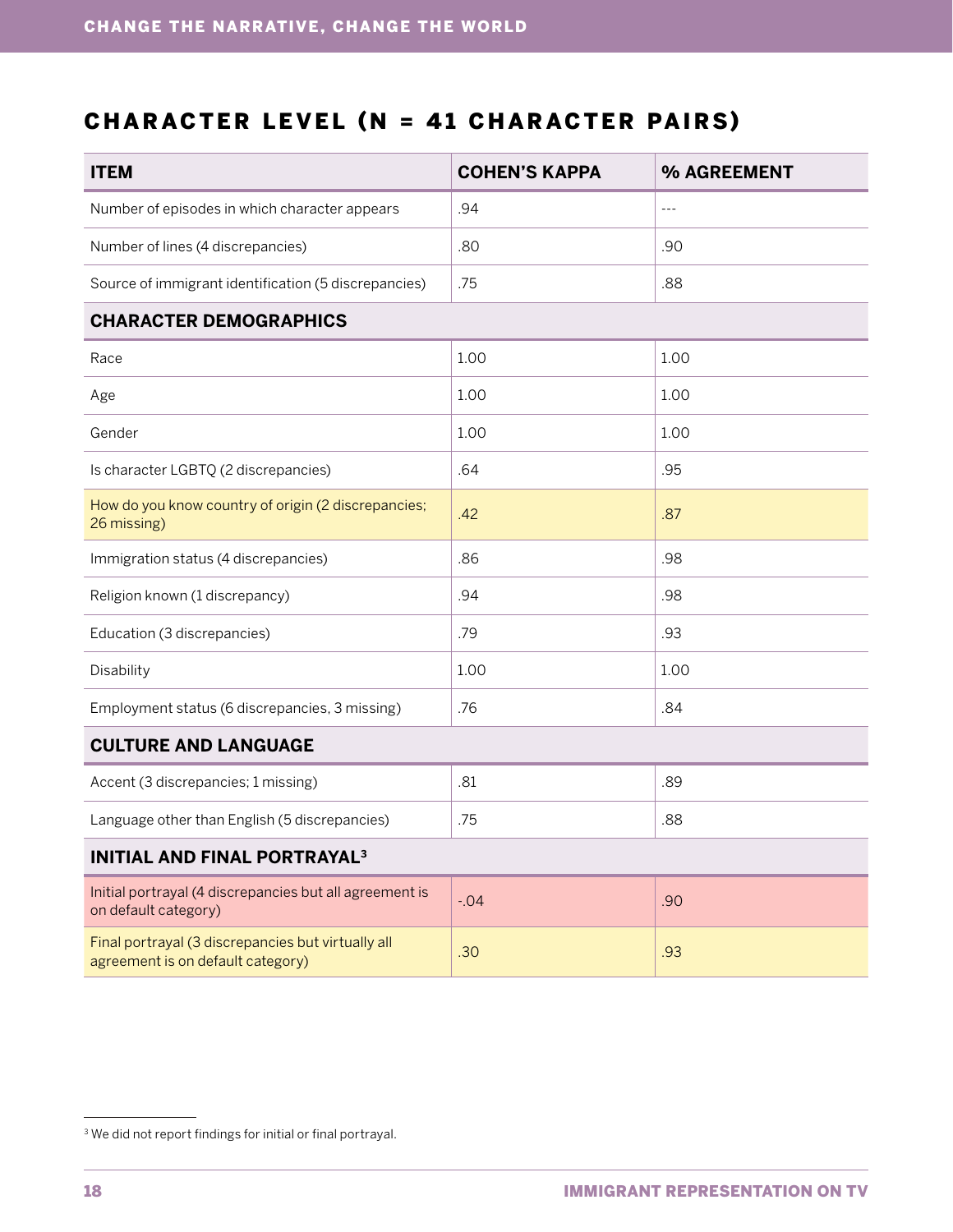| <b>DRUG INVOLVEMENT</b>                                                                  |         |      |  |
|------------------------------------------------------------------------------------------|---------|------|--|
| Drug depiction (1 discrepancy)                                                           | .84     | .98  |  |
| <b>CRIME INVOLVEMENT (CHECK ALL THAT APPLY)4</b>                                         |         |      |  |
| Committed crime (4 discrepancies)                                                        | .45     | .90  |  |
| Victim of crime (2 discrepancies)                                                        | .64     | .95  |  |
| Associated with crime (2 discrepancies)                                                  | .48     | .95  |  |
| Violent crime (6 discrepancies)                                                          | .42     | .85  |  |
| Non-violent crime (4 discrepancies but all agreement<br>is on absence)                   | $-.04$  | .90  |  |
| Unknown (3 discrepancies but all agreement is on<br>absence)                             | $-.03$  | .93  |  |
| <b>INCARCERATION (CHECK ALL THAT APPLY)5</b>                                             |         |      |  |
| Currently incarcerated (6 discrepancies)                                                 | .17     | .85  |  |
| Reference to previous incarceration (2 discrepancies<br>but all agreement is on absence) | $-0.03$ | .95  |  |
| Reference to future incarceration                                                        | 1.00    | 1.00 |  |
| INVOLVEMENT WITH IMMIGRATION SYSTEM (CHECK ALL THAT APPLY) <sup>6</sup>                  |         |      |  |
| Arrested by ICE/immigration raid (2 discrepancies)                                       | .77     | .95  |  |
| Held in detention facility (2 discrepancies)                                             | .86     | .95  |  |
| Immigration court (deportation or asylum) (4<br>discrepancies)                           | .29     | .90  |  |
| Applications for visa, DACA, etc. (3 discrepancies)                                      | .38     | .93  |  |
| Captured/detained by CBP (1 discrepancy but all<br>agreement on absence)                 | .00     | .95  |  |
| Other interaction with immigration system (6<br>discrepancies, all agreement on absence) | $-0.08$ | .85  |  |

<sup>4</sup> We did not report findings for individual type of crime (violent or non-violent).

<sup>5</sup> Low reliability on incarceration was largely due to erroneous inclusion of immigration-related detention. A third coder re-examined all instances coded for incarceration to ensure the accuracy of what was included in the report.

<sup>6</sup> For "involvement with immigration system," a third coder re-examined all instances to ensure the accuracy of what was included in the report.